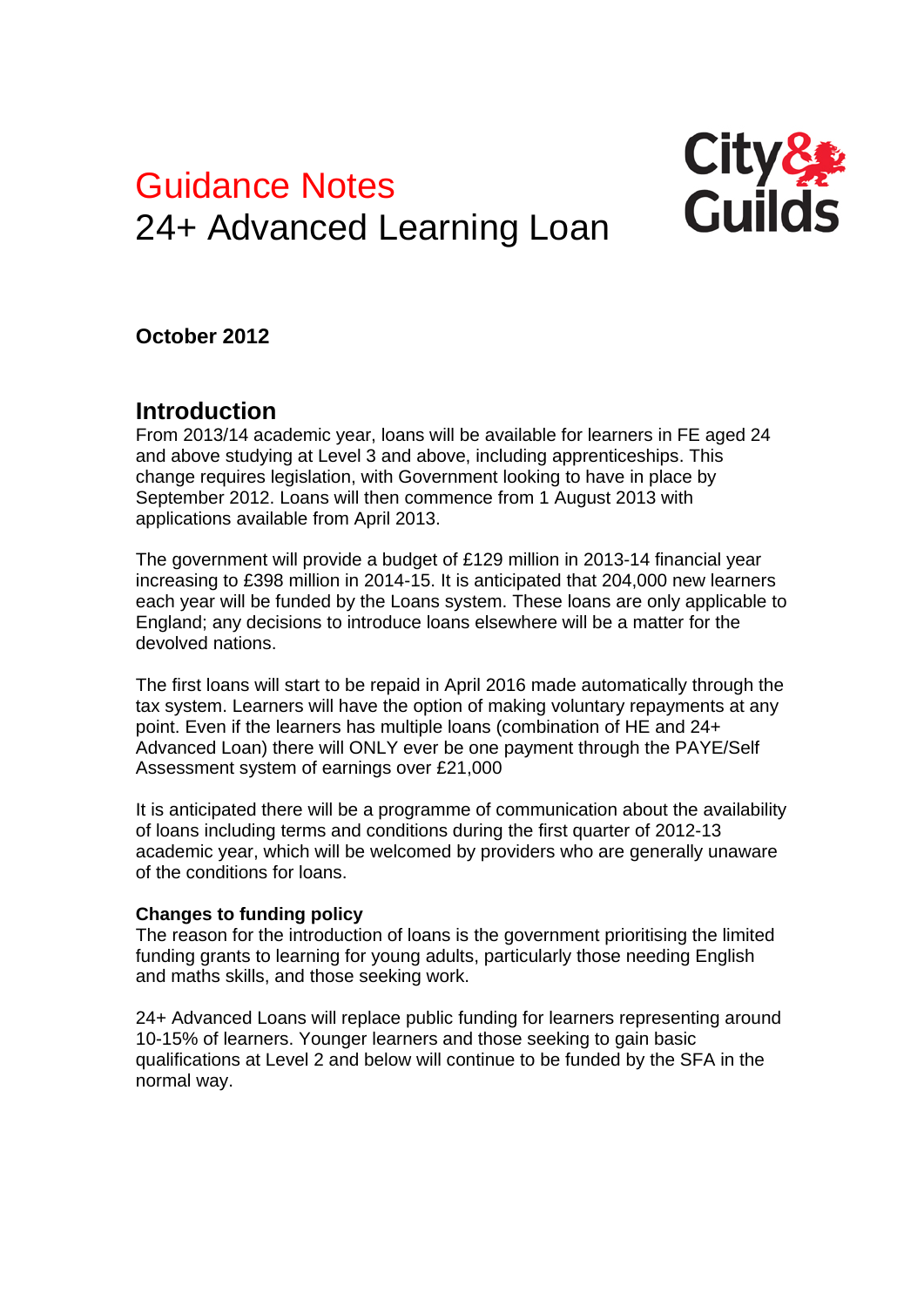For the first time loans will give learners in FE access to financial support for tuition costs similar to HE, this means rather than paying for the course upfront they have the option of access to a loan. For those who did have access to public funds then this will be seen as a disadvantage to current arrangements.

Grant funding will be removed from the start of 2013-14 year for all new L3 starts. Existing learners on programme will continue to be grant funded.

For those unemployed, the regulations regarding the mandating of benefit claimants to undertake training can only apply where the individual makes a contribution toward the cost of that training. On this basis it is not possible for Jobcentre Plus to mandate provision at Level3 or above for those 24 and over.

#### **What do Loans cover – key facts**

Loans will cover the cost of tuition, and will be available through Student Finance England (SFE) a service providing support for the Students Loans Company (STC) who administers student loans for the HE sector.

A learner can access up to four loans, each for a different type of course or different level, although the leaner can only have one loan at a time.

Similar to current HE conditions employers cannot take on the liability for the loan, however they can enter into an agreement to cover the cost of the loan if the employee meets specified conditions – could be successful completion. On this basis the employee could repay the loan soon after completion, rather than repay the loan monthly once their income is above £21,000.

Individuals who are eligible must meet the following criteria:

- Aged 24 or over at the start of the course (no upper age limit)
- Resident in the UK on the first day of the course (and lived in the UK for 3 years)
- Studying with a provider approved for public funding
- Not previously had a loan to do the **same** qualification and level
- Additional loans **will** be available for different qualifications or levels
- The maximum number of loans an individual can take is 4
- Loans can be accessed anytime during the year not bound by September starts (probably more flexible than most HE courses)

With the following qualifications and frameworks eligible for funding at Level 3 or above

- 'A' levels
- Access to HE Diplomas
- QCF L3 Certificate or Diploma
- QCF L4 Certificate or Diploma
- Advanced or Higher Apprenticeship Framework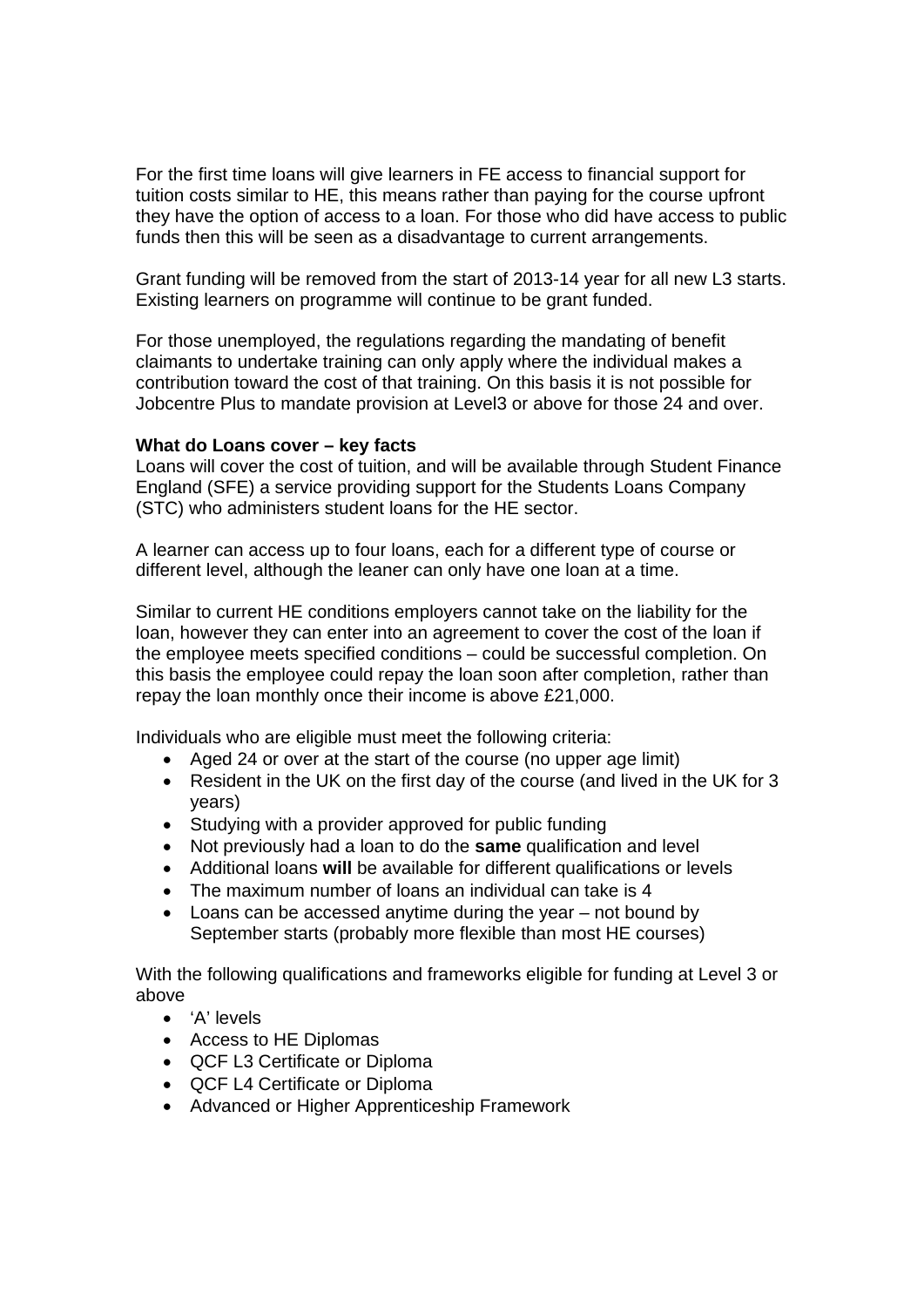It should be noted Level 5 qualifications listed on LARA at the point of application will also be eligible for the future.

**Note:** There is no funding for units or awards under Loan arrangements, however credit accumulation can be used as part of the wider qualification, this maximises any previous public investment and does reduce learner fees.

#### **Are Loans really different to current funding?**

Loans are still Government funding with controls and bureaucracy inevitable to protect the public purse, therefore the following procedures remain:

- Remains in scope for Ofsted inspections
- Success rates (until funding matrix changes)
- $\bullet$  ILR returns
- Minimum Levels of Performance
- Audit requirements

Providers will need to consider these requirements when operating loans within their organisation.

The loans size will depend on the tuition fee for the course, which will be set by the college or training provider. The minimum loan amount is £300.

For apprenticeships, there will continue to be an assumed contribution from the employer of 50% of the fully funded rate – contributions can be made in cash or benefit in kind.

The loan **cannot** be used to subsidise the costs of books, travel, equipment or any other additional resource required by the learner to access the programme.

#### **Applying for a Loan**

Once the course has been identified the learner will then need to confirm their intention with the provider they wish to register with them to complete the course.

Application forms are accessed online; alternatively paper applications will be made available through colleges or training providers.

The provider must produce a 'course offer', which will assist the learner in considering their options and what actions to take. The learner is entitled to a loan up to the maximum amount of public funding available (currently £4,000) or up to the level of the fee charged for the course – whichever is the lowest.

**Note:** The 'course offer' will be essential if a learner wishes to make an application to the Student Loan Company (SLC) – without the information it will be very difficult to complete the application.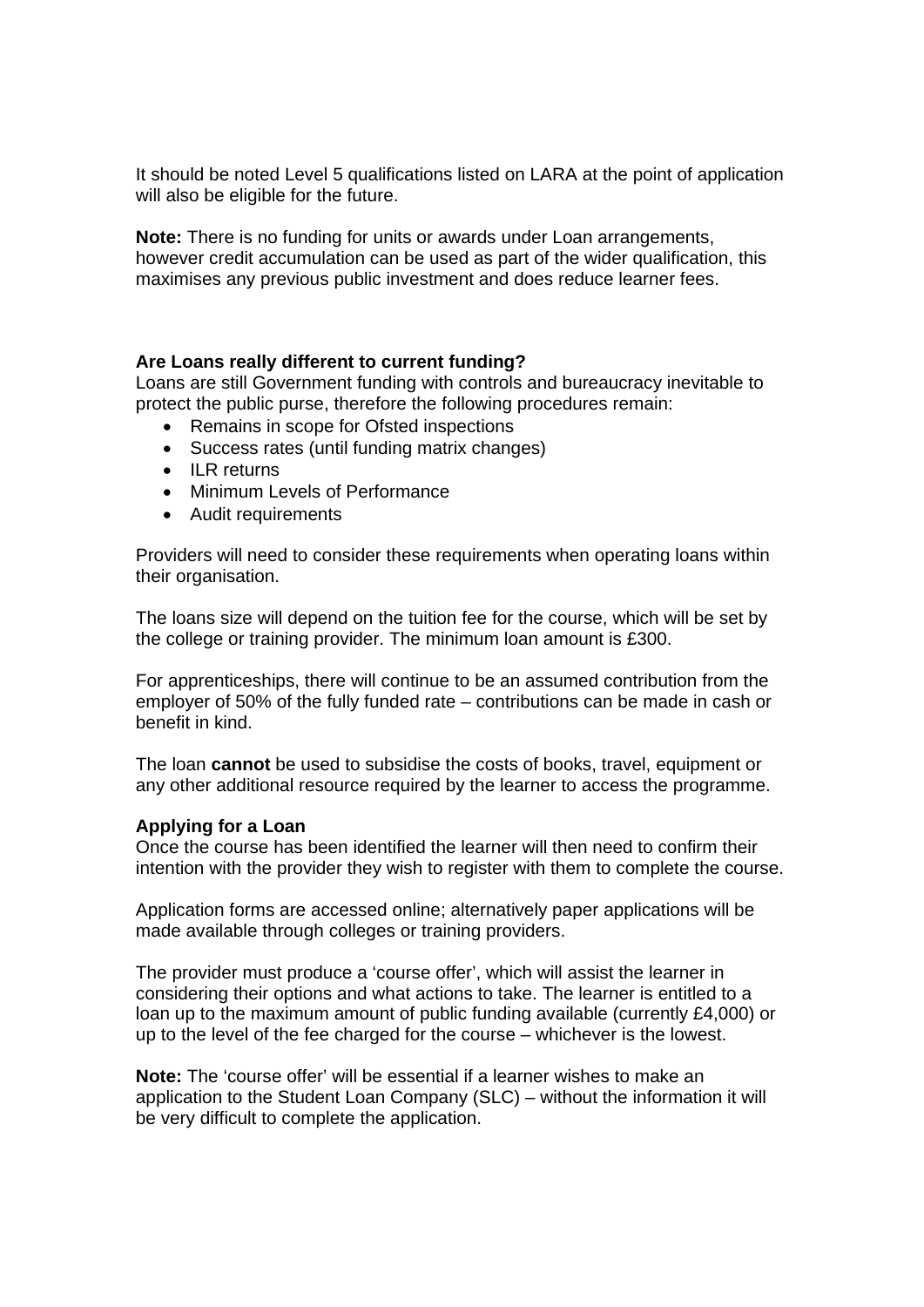The 'course offer' from the provider should provide the learner with the following critical information to complete the application:

- Details of the provider (UKPRN, name, etc.)
- Qualification Aim Reference details of the course
- Unique Learner Number
- Tuition fee
- Maximum Loan value
- NI number this is to allow payment release to provider, if a student does not have one they will need to obtain one, which can be done by arranging an appointment with their local Job Centre to have one assigned.

The learner is responsible for applying to the Students Loan Company, which can be done on-line or paper based application. It will be assessed by the SLC against the following:

- Eligibility of funding
- Residency Status
- $\bullet$  Identification evidence passport details the ideal route

UK learners without a valid UK passport will have to provide their original birth certificate along with associated declaration form.

All loans are for the duration of the course, so students do not have to reapply if the course extends beyond one year. If the student changes their mind and no longer undertakes the course they simply contact the Students Loans Company to cancel their application.

Note: It should be noted no means testing or credit checking will be carried out by the agencies

#### **Confirmation of Loan and Payments**

The Student Loan Company will notify **both** the learner and provider when the application has been processed. The 'learner provider portal' will be the essential window for providers to access information, including the amount loaned to the individual. Its intended the portal will have a pre-approval stage, which means the STC could be waiting for further information.

The provider then notifies the SLC the learner has started to activate the loan, they will then send quarterly notifications to confirm the learner is still in learning or left the course.

All course data will be checked against the LARA database for eligibility purposes.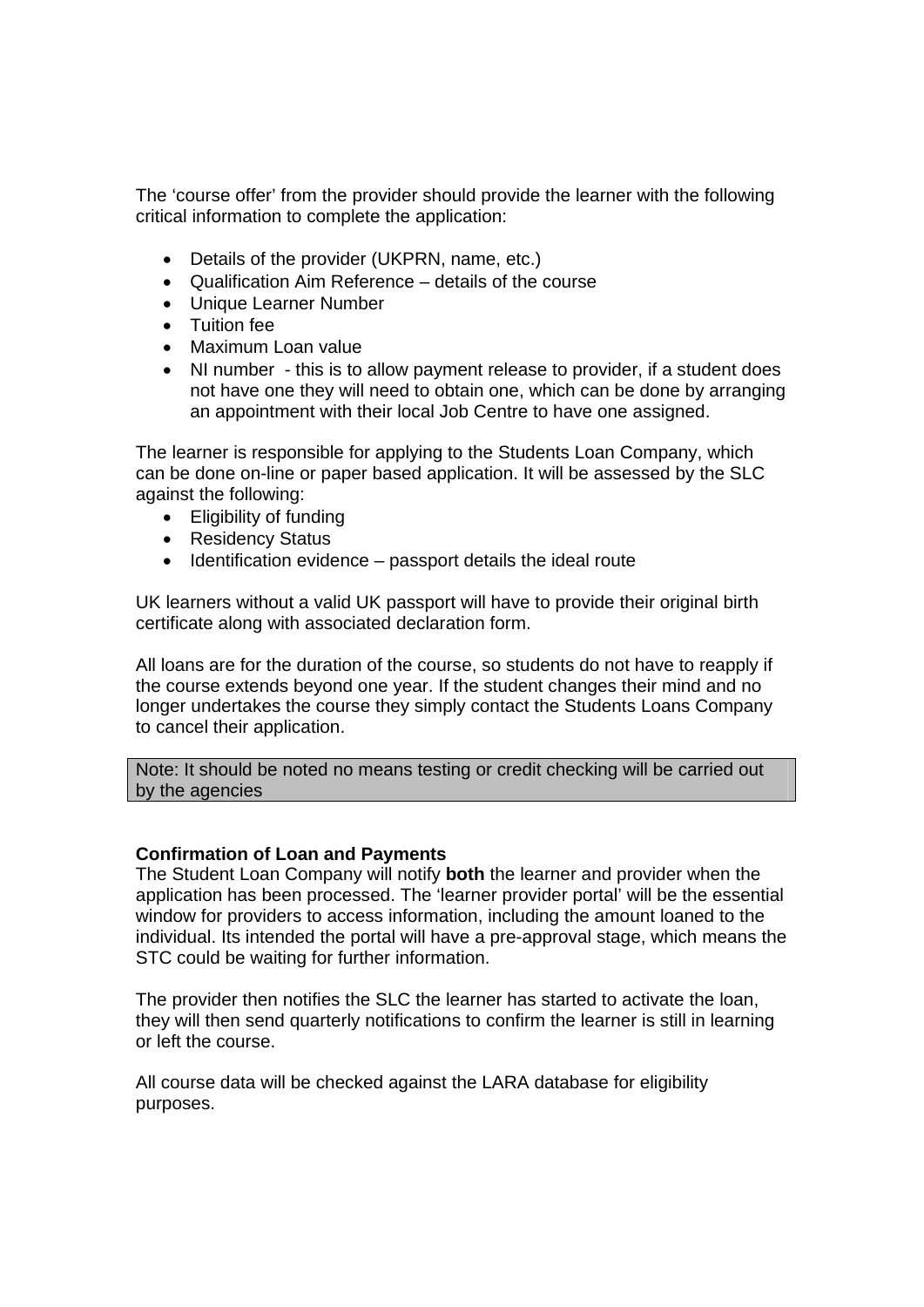The anticipated turn around time for successful applications (with passport evidence) for all on-line application is forecast at 4-5 days. Paper based applications will be processed within 2 -4 weeks, dependant on correct and relevant applications.

The SLC will make payments direct to the provider on a monthly basis, making any reconciliation if a learner has left the course during the quarter. **Note:** Providers will need to consider their procedures for notifying the SLC if a learner has left the course as failure to do so will add to the total loan which has to be repaid – a source of potential complaints.

#### **Repayment of Loans**

Loan repayments are collected through the tax system and the first repayments commence in April 2016, thereafter HMRC will start collecting repayments from the April following **completion** of the course, providing the learner earns over £21,000.

Repayments are based on a fixed proportion of income, starting once the learner earns over £21,000 and set at 9% of income over that threshold. There will be a single repayment regardless of the number of loans taken out, including HE loans. Any balance is written off after 30 years

**Note:** It is anticipated interest will be lower than anything available from the high street and linked to inflation

If earning fall below £21,000 repayments will stop and only re-start when earnings increase above this threshold. Interest is charged at the Retail Price Index (RPI) of 3% during the period of study and up until the April they leave the course.

**Note:** BIS are looking for an alternative finance system to meet concerns of religious groups and those generally opposed to paying interest on a loan.

A learner does not become liable for the loan until they have been in attendance for 2 weeks; therefore the first attendance 'confirmation' is required by the provider two weeks after the learner commences their learning aim. This will not add bureaucracy as the SLC can take this information from the existing ILR system.

Payments will taken on a monthly basis to providers and profiled against the learners start and end date. Should the learner complete their aim early providers will be able to notify SLC and a balancing payment of the outstanding amount can be made.

Providers will receive an annual statement of their loan income.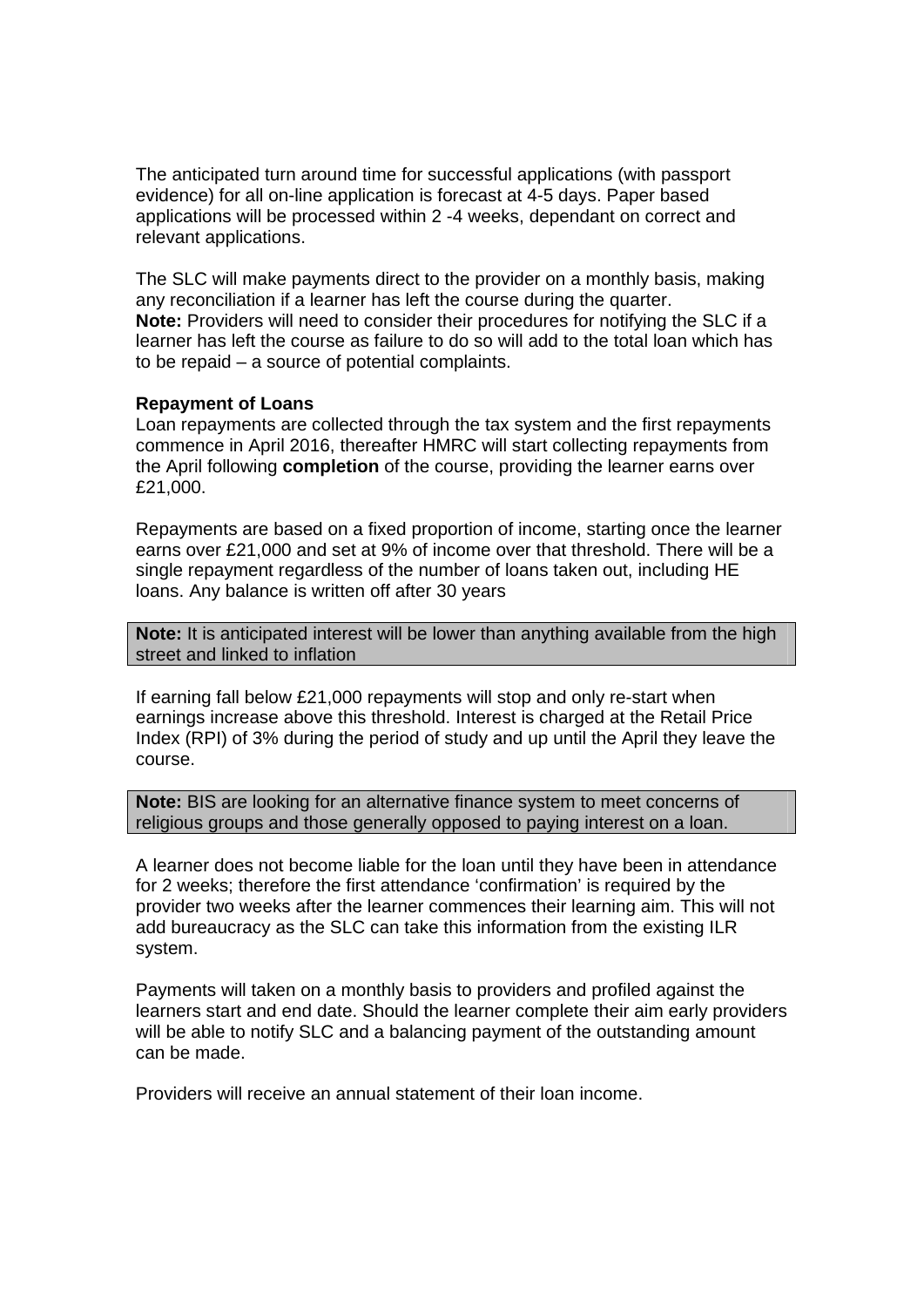#### **What happens if the individual is made redundant?**

If the individual or apprentice is made redundant and cannot find another employer, or they are not able to complete the course through no fault of their own, they would still be liable for *all payments* made to the college or training organisation until the point of withdrawal.

#### **Repayments**

These are straightforward, monthly repayments will be based on the individual's income, not what they borrowed.

Therefore the student only starts making payments when their income is more than £404 per week (£1750/month or £21,000/year).

| Income       | <b>Monthly Salary</b> | Monthly repayment |
|--------------|-----------------------|-------------------|
| Up > £21,000 | £1,750                | £0                |
| £22,000      | £1,833                | £7                |
| £25,000      | £2,083                | £30               |
| £30,000      | £2,500                | £67               |
| £35,000      | £2,917                | £105              |
| £40,000      | £3,333                | £142              |

The following is an example of income repayments:

Lets assume the individual is now earning £30,000 therefore £2,500/month before tax, they would pay 9% of the difference between what they earn and the threshold of £21,000.

 $£2,500 - £1750 = £750$ 9% of £750 = £67.50 rounded down to £67/month – see chart

If the individual is self employed they will be responsible for loan repayments as part of their annual self assessment tax return.

# **Employer Commitments**

Loan repayments can be made by the employer by voluntary payments for part or the whole of the loan amount on behalf of the employee, or they can make individual agreements with their employees about loan repayments.

Employers should take independent advice on any tax implications, although BIS and HMRC are exploring the implications for employers and any possible options.

# **Recent Concessions**

In July 2012 the government announced a number of concessions, particularly for vulnerable learners. The measures put in pace are: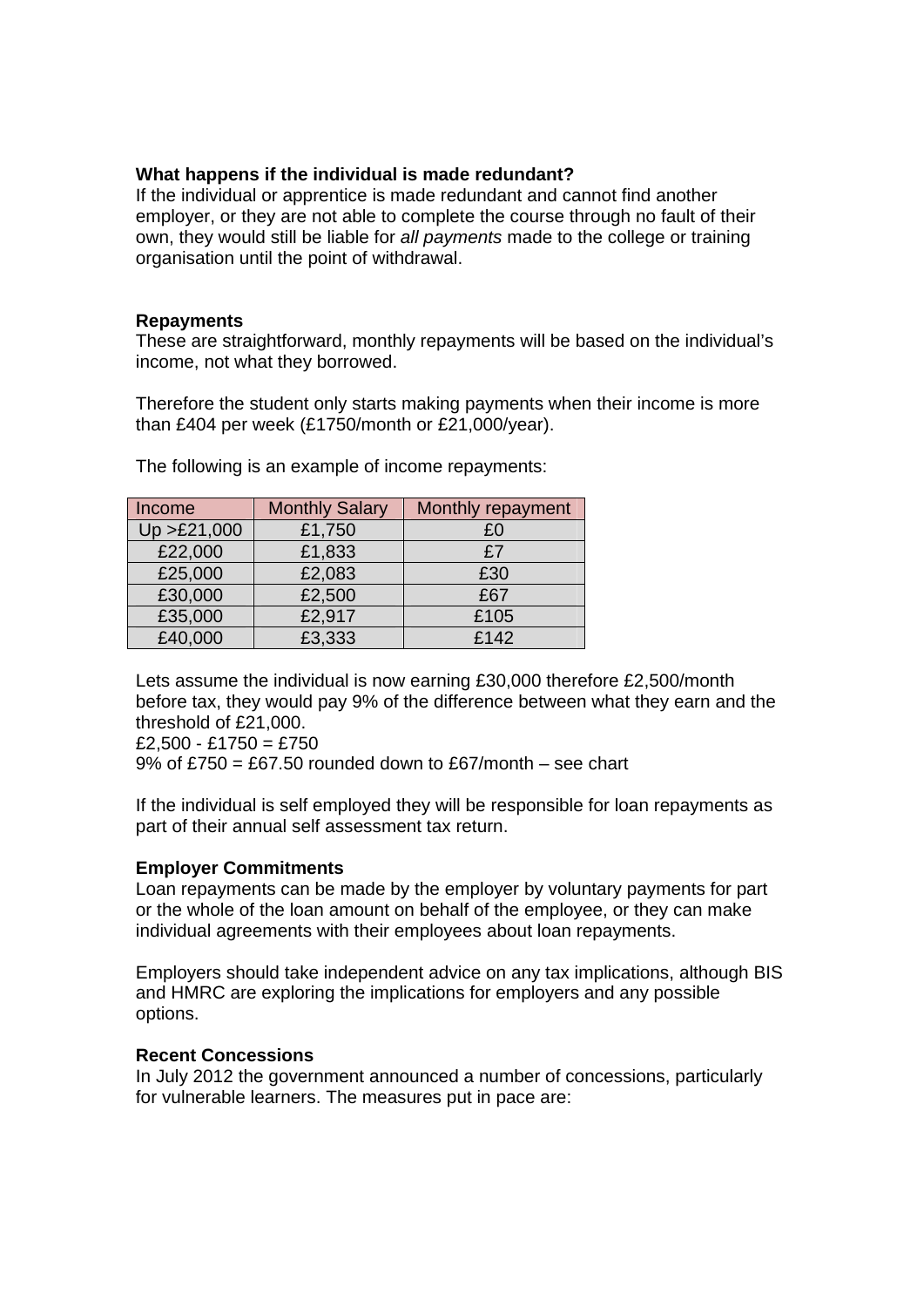- An offer to individuals taking an Access to HE Diploma course that on completion the SLC will write off the amount outstanding on the loan for their Access course – these are designed to help those with low qualifications but high ambitions into HE
- A £50 million bursary fund over the first two years aimed at vulnerable learners with disabilities, ex military personnel and parents who need help with child care and transport. The fund will be allocated to providers alongside their loan facility. This fund will be separate from existing Discretionary Learning Support (DLS) and Additional Learning Support (ALS) funds.
- The Government will also support individuals by offering AIG through career services for older adults who may be reluctant to take out a loan – a learning 'health check' particularly relevant given the research results which showed the over 40s were more reluctant to take out a loan

## **Role of the SFA**

The agency will be running a number of training sessions for providers due to the lack of awareness before the launch in April 2013. Any provider with an Adult Skills Budget will be able to register learners with a loan irrespective of allocation.

The agency will set out where the rules are different to mainstream activity via the production/addition to the funding rules.

During October 2012 over 800 directly contracted providers received their offer of a 24+ Advanced Loans Facility from the SFA. The indicative offer was based on the providers track record delivering Level 3 and above for further educational and apprenticeship provision in 2011-12. The intention is for providers to accept or decline the allocation so the SFA can reconcile the £232 million budget and then issue final loan and bursary statements.

**Note:** The SFA will use their relationship managers to contact every provider in receipt of a loan facility during the final quarter of 2012 so statement can be sent out early in the new year.

If the take of loans is not strong there are no specific arrangements to allow underspends to be rolled forward to future years. Therefore there it must be the assumed any underspend would not be available for future years, so its in the interests of providers to develop robust plans for their loan allocation.

The Loans budget is separate to the Adult Skills Budget so there will be no flexibility to vire between the two budgets either nationally or at provider level.

#### **Challenge for Providers**

It has become clear the introduction of loans will require the development of staff and system requirements. The following represents some of the issues:

Staff to operate the loans process (inclusive of any development costs)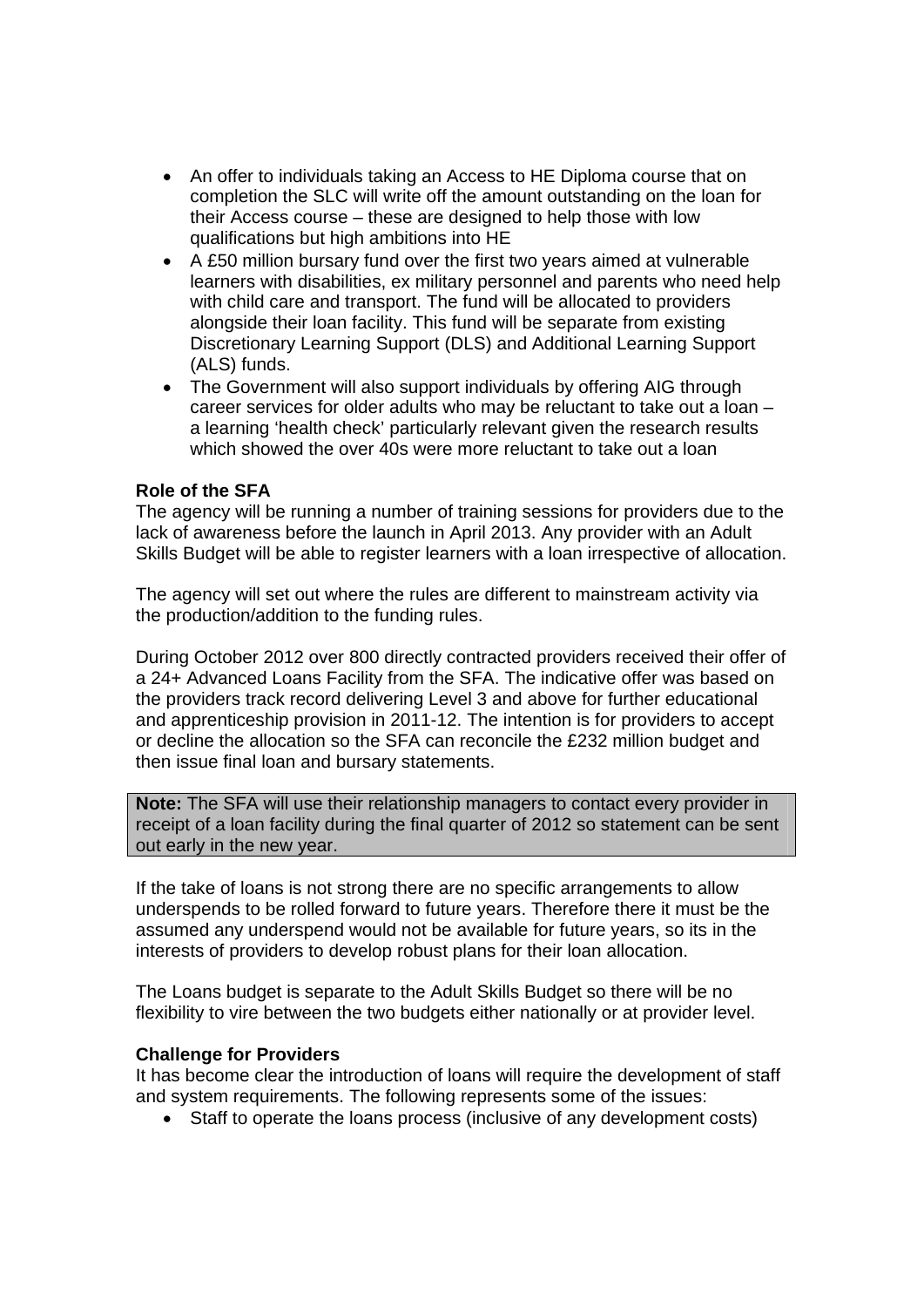- IAG for learners on the sources of financial advice so loan applications can be completed in a timely and accurate fashion
- Staff and systems to monitor applications and ensure rules are adhered to
- Polices for appeals, complaints and possible repayments where employers may be subsidising
- Production of quides for internal briefings
- Produce Fact sheets and FAQ (internal and external considerations?)

This list is not exhaustive, but does provide as guide as to the extra resource required to manage the loans process, which could be quite substantial in a large college.

Any sub contract arrangements are subject to normal agency rules, agency and STC engagement will be with the lead provider.

## **Marketing and Promotion (providers)**

Providers will need to prepare their prospectus with loans in mind. It should at least include the following:

- Lear eligibility criteria
- Clearly identified tuition and related costs what the loan will cover
- Process details, including timescales and application/decision procedure
- Term and conditions, including sanctions and penalties
- Impact on future credit rating i.e. mortgages
- Complaints procedures

Loans **will not** cover costs that do not directly relate to the learning activity as explained in the 2012-13 Funding Rules.

Providers are not expected to offer any financial advice but should signpost them to further information about loans, which could be part of the prospectus.

To encourage take up the future could be charging a price for the course, yet providing 'cash back' incentive if they complete. For instance if a course cost £3,000, but can be delivered at £2,500 they could then give a £500 cash back offer – a possible consideration for the future if attendance numbers for the those over 23 drops to unacceptable levels to run a course.

#### **Role of National Careers Service**

For customers aged 24 and over the National Career Service Advisors will be expected to make the learner aware of the availability of loans as part of the wider discussions and provide access to the relevant information.

The support will be particularly relevant to those over 40 where the research showed concerns about taking out a loan, this is being positioned as a loans 'health check'.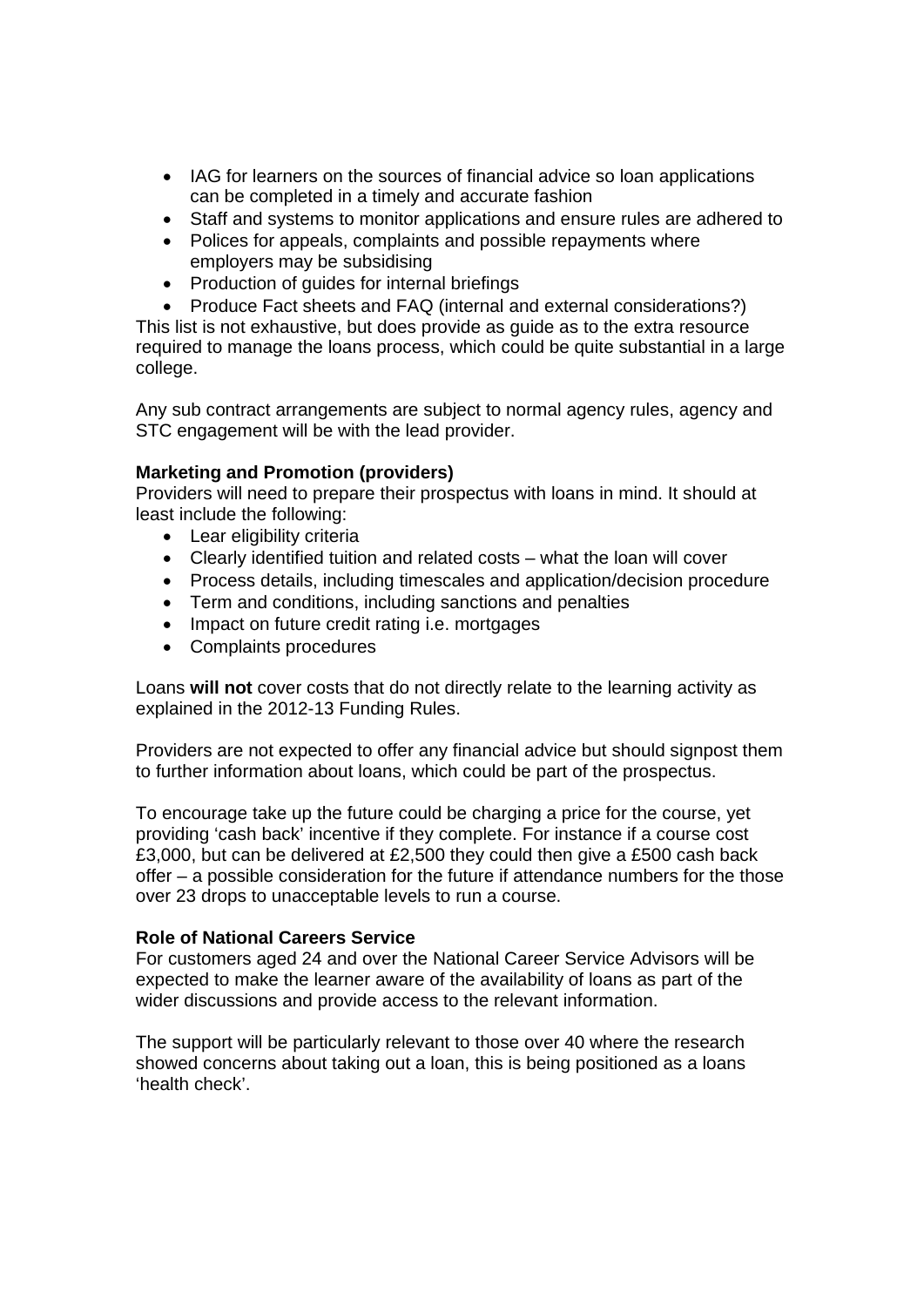#### **Private Training Providers – possible VAT issue**

Currently private training providers, who deliver the greater majority of apprenticeships, face paying VAT on loans, whilst colleges who are deemed as 'not for profit' organisation will be exempt.

With the playing field providing a distinct advantage to colleges, this is considered an unfair situation. The Education Minister has taken this up HM Treasury with the signs a concession will made, but remains a current concern for providers.

#### **Attitude and Research around Loans**

The government is well aware there is a concern about individual attitudes some people will have towards the idea of taking out a loan to undertake advanced and higher level further education.

Market Research commissioned by BIS has shown three quarters of learners say they would consider learning by a loan, with loans not being seen a disincentive for the debt averse, however there is further evidence from the BIS surveys there could be a disproportionate impact on specific learner groups, particularly Black/Asian, young people and those seeking work.

The research suggests those aged 40+ are more likely to be resistant to the idea of taking out a loan, whilst It suggests 63% aged 23-29 would take a more favourable view, which could indicate this is an age group who would see the opportunity and benefit for career advancement.

Whilst the research concludes loans themselves do not appear to be a strong deterrent to participation, effective messaging will determine how they are accessed and received, so local variations could be seen.

It has been recognised by BIS and the agency that work needs to done to educate the sector and consequently the public. Reaction was significantly changed when details of FE loans were explained during the research, but with time ticking away for the introduction next year, the first year could be very challenging as providers adapt to the change.

During the research 83% who had borrowed money in the past, two in five had difficulty repaying it, so would be reluctant to consider taking out a loan for a qualification

#### **Comment**

Feedback would suggest many providers assume the introduction of loans will have a detrimental impact on the 24+ apprenticeship offer as learners are unlikely to undertake a 'multiple' element programme (including SASE requirements) when the option of a single L3 or L4 qualification with shorter timeframes and less cost could prove more attractive?